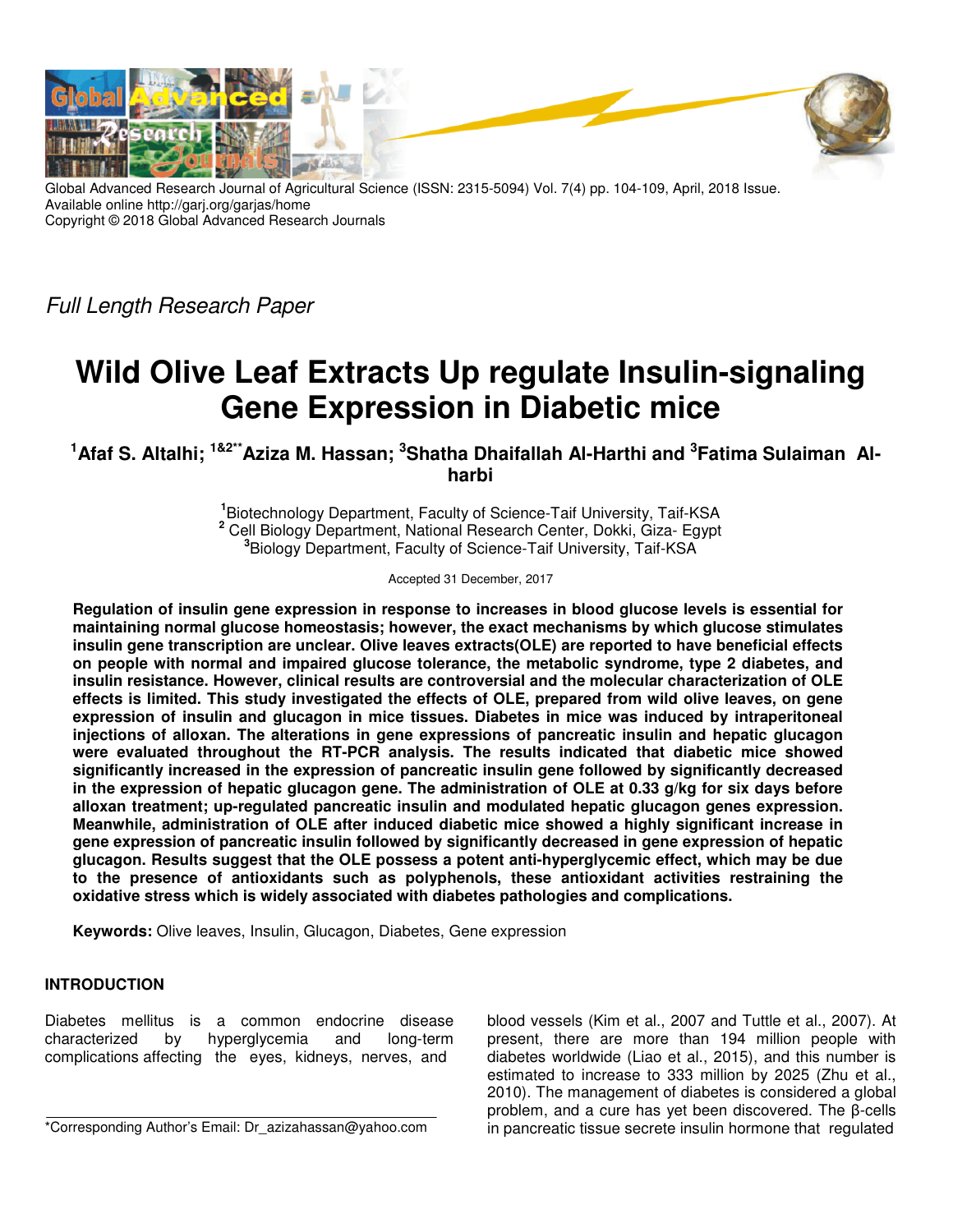blood glucose homeostasis. The harm and dysfunction of the β-cells participated in the pathogenesis of type 1 and type 2 diabetes (Khodabandehloo et al., 2016). The secretion of the insulin is attributed to control by hormonal, nutrients and by pharmacological factors. Amongst these; glucose remains the most affected regulator of the machinery of insulin secretion (Fu et al., 2013).

The therapeutic measurements include the use of insulin, analogs, and alpha glycosidases inhibitors like acarbose and biguanides for the treatment of hyperglycemia. However, these drugs are associated with many side effects including hypoglycemia at higher doses, liver problems, lactic acidosis, obesity, osteoporosis sodium retention and diarrhea (Hamza et al., 2010; Stades et al., 2004; Chiang et al., 2007). Currently, many herbal medicines therapeutic available been recommended for the treatment of diabetes. There are many natural plants have been investigated recently as possible treatments to prevent and improve diabetes (Ryu et al., 2005; Gupta et al., 2009 and Adiga et al., 2010). Herbal drugs are prescribed widely because of their effectiveness, less side effects and relatively low cost (Dixon et al. 2005).One of the major classes of bioactive compounds is plant polyphenols which are found in seeds, fruits, leaves, and quite existing in the diet, are potentially influential for human health (Prior and Gu 2005; Dixon et al. 2005).

Wild olive (Oleaeuropaea) is grows over a very wide area, ranging from South Africa through to Ethiopia, and south-west Saudi Arabia. The olive tree specifically its leaves have been applied for the treatment of diabetes, fever, wounds, atherosclerosis, gout and hypertension since timeworn (Jänicke et al., 2003). Olive leaf has been traditionally applied for century to treat and prevent various diseases. It is used as antimicrobial, hypotensive, hypoglycemic, antiarrhythmic, vasodilator, antiatherosclerotic, antihepatotoxic, anti-nephrotoxic and antioxidants to enhance the immune system (Jemai et al., 2009; Zari and Al-Attar 2011). Polyphenols such as hydroxytyrosol and oleuropein in olive leaf improve hepatic, cardiac, and metabolic parameters by decreasing oxidative stress and inflammation in fed rats with a high-fat diet; suggested to be useful in the prophylaxis in autoimmune diabetes (Cvjeti et al., 2010; Poudyal et al., 2010).

The objectives of this study were to investigate the effects of the aqueous crude extract of wild olive on upregulating insulin signaling genes expression during hyperglycemia in mice.

## **MATERIALS AND METHODS**

### **Olive Leaf Extract Preparation**

Olive leaves were collected from a wild olive tree in Taif province (Western Saudi Arabia). Leaves were washed to remove impurities such as dust and then dried. The

aqueous extract of olive (AEO) was prepared by soaked 50 gm of the powder leaves in 500 ml of distal water and kept overnight in shaking incubator at room temperature (Sanarya et al., 2011). After 48 hours, the obtained solution was passed through a filter to remove insoluble particles. Finally, the extract was lyophilized with a freeze-dryercryodo (ALPHA, 1-2 LD plus).

### **Experimental Animals**

Adult males Swiss albino mice (Mus musculus) MFI strain, 8-10 weeks old weighed 25-30g, were obtained from the animal house of King Fahad Medical Research Centre KAU. Animals were housed in polyplastic cages with steel wire tops in an air-conditioned room (22±2°C,45-75 % relative humidity) maintained in a controlled atmosphere of 12h light / 12h dark cycles. The mice were kept in maintained on standard laboratory diet (20% crude protein 4% crude fat, 3, 50% crude fiber and energy 2850 k. cal/kg diet) and water was provided ad libitum and all the animals were fasted overnight before sacrificed and tissues collection. Total numbers of 40 male mice were used for control and four groups' treatments (8 mice in each treatment). The handling of the animals was approved by the local Ethical Committee for the Care and use of Laboratory Animals.

#### **Model of alloxan diabetes**

Alloxan-induced hyperglycemia (Nukatsuka et al. 1989) in male mice was used as the criterion for diabetes. Diabetes was induced in mice by a single intraperitoneal injection of freshly prepared alloxan solution in normal saline at a dose of 120 mg/kg body weight (b.w.)

## **Experimental Design and Animal Groups**

After an acclimatization period of one week, the animals were randomly assigned to five groups (8 mice/group), depending on their treatment and housed in filter-top polycarbonate cages. The animal groups were divided as follows: Group 1, untreated control (fed on basal diet); Group2, treated daily with oral dose of AEO at 0.33g/kg, as referenced by Sanarya et al., (2011), for six days; Group3, diabetic mice (treated with a single intraperitoneal injection of alloxan at a dose of 120 mg/kg body weight (b.w.),Group 4, treated daily with oral dose of AEO for six days before alloxan treatment and Group5, treated with alloxan then orally treated with AEO for six days. At the end of the experimentation period, animals were killed by cervical decapitation and a part of liver and pancreas were immediately isolated for gene expression analysis.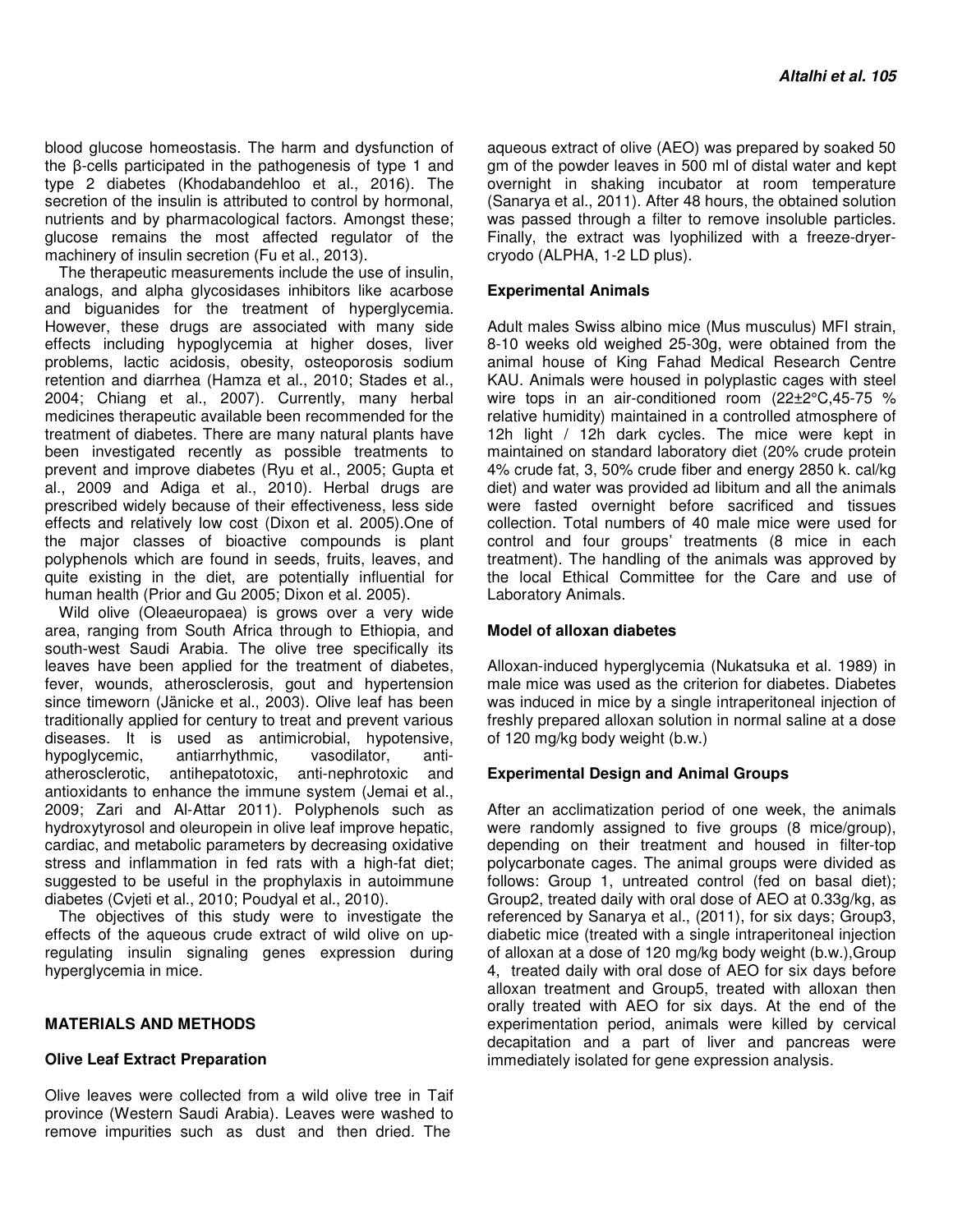## **Gene Expression Analysis**

## **RNA isolation and Reverse transcription (RT)**

Total RNA was isolated from hepatic and pancreatic tissues using Trizol reagent (Invitrogen, Paisley, UK). RNA samples were subjected to DNase treatment to remove genomic DNA contamination in the presence of RNase inhibitor.

## **Quantity, purity, and quality of RNA**

Quantitative estimation of RNA samples was done by a single beam UV-Spectrophotometer (GENESYS10uv) by measuring the RNA concentration at 260 nm and 280 nm. The purity of RNA was checked by means of absorbance ratios A260/A280 for protein and DNA contamination. Further, the samples were run on 1% agarose electrophoresis to check the quality of RNA (Sambrook et al., 1989).

## **Reverse transcription of RNA**

The first-strand cDNA was prepared from the 5 µg of total RNA using Fermentas kits (Sigma, St. Louis, MO) as per the manufacturer's instructions. The reaction was carried out at 25°C for 10 min, followed by 1 h at 42°C, and finished with the denaturation step at 94°C for 5 min. The reaction tubes containing RT preparations were flashcooled in an ice chamber until being used for cDNA amplification through polymerase chain reaction, (Brun et al., 2006; Hassan et al., 2012).

## **Polymerase chain reaction (PCR)**

The first-strand cDNA from different mice samples was used as the template for amplification by the PCR with the following pairs of specific primers(from5′to3′):Insulin forward: (5′CAGAAACCATCAGCAAGCAGG-3′ and Insulin reverse 5′-TTGACAAAAGCCTGGGTGGG-3′), Glucagon forward: 5′-AGAAGAAGTCGCCATTGCTG-3′and Glucagon reverse 5′CCGCAGAGATGTTGTGAAGA3′), to determine the relative expression as an internal control, primers for βactin were designed 5′-TGGGACTATGGACTCCGTTC-3′ and 5′-GCACCACATCCAAGACAGAG-3′that are taken from the literature (Prasadan, et al.,2002). β-actin, a house-keeping gene was used for normalizing mRNA levels of the target genes. PCR cycling parameters were one cycle of 94 °C for5min, 35 cycles of 94 °C for 30 s, 60 °C for 30 s, 70 °C for 40 s, and 72 °C for5 min. The PCR products were electrophoresis onto ethidium bromide stained a 2.0% agarose gels. The ethidium bromidestained gel bands were scanned and the signal intensities were quantified by the computerized Gel-Pro program.

## **Statistical analysis**

All data were statistically analyzed using One-way analysis of variance (ANOVA) using the SPSS 11 program, followed by the Post-Hoc test for multiple comparisons. The significance of the differences among treatment groups was determined with the Waller–Duncan k-ratio (Waller and Duncan 1969). All statements of significance were based on a probability of  $P < 0.05$ .

## **RESULTS**

## **Determination of gene expression**

Analysis of the results of gene expression was based on quantifying the signal intensities in each band by using the computerized Gel-Pro image analyzer (Version 3.1 for Windows3). Bands produced from amplifying cDNA of pancreatic insulin, hepatic glucagon and the housekeeping gene β-actin as a control were analyzed. Results were expressed as the ratio between maximum optical density (max.OD) for each band of the target amplification product and the corresponding max. OD of β-actin. Expression of insulin mRNA in pancreas of the different groups of mice is summarized in **Table 1 & Figure1** show the ratio of optical density of Insulin / β-actin expression in the pancreatic and hepatic tissues of controls and treated animals. Insulin expression was found to be significantly increased in alloxan treated group (0.50  $\pm$  0.04) in compared to the control (0.21  $\pm$  0.02) and OLE treated mice (0.37  $\pm$ 0.014).Our results indicated that, diabetic mice showed significantly increased in the expression of pancreatic insulin gene followed by significantly decreased in the expression of hepatic glucagon gene as shown in **Figure 2.** The administration of OLE at 0.33 g/kg for six days before alloxan treatment; up-regulated pancreatic insulin and modulated hepatic glucagon genes expression (insignificantly changed in compared to the control group). Meanwhile, administration of OLE after induced diabetes showed highly significant increased in gene expression of pancreatic insulin (0.57  $\pm$  0.014) followed by significant decreased in gene expression of hepatic glucagon (0.28  $\pm$ 0.01). Our results suggest that the OLE possess a potent anti-hyperglycemic effect and its effects were more pronounced when it administrated as a therapeutic not as a protector.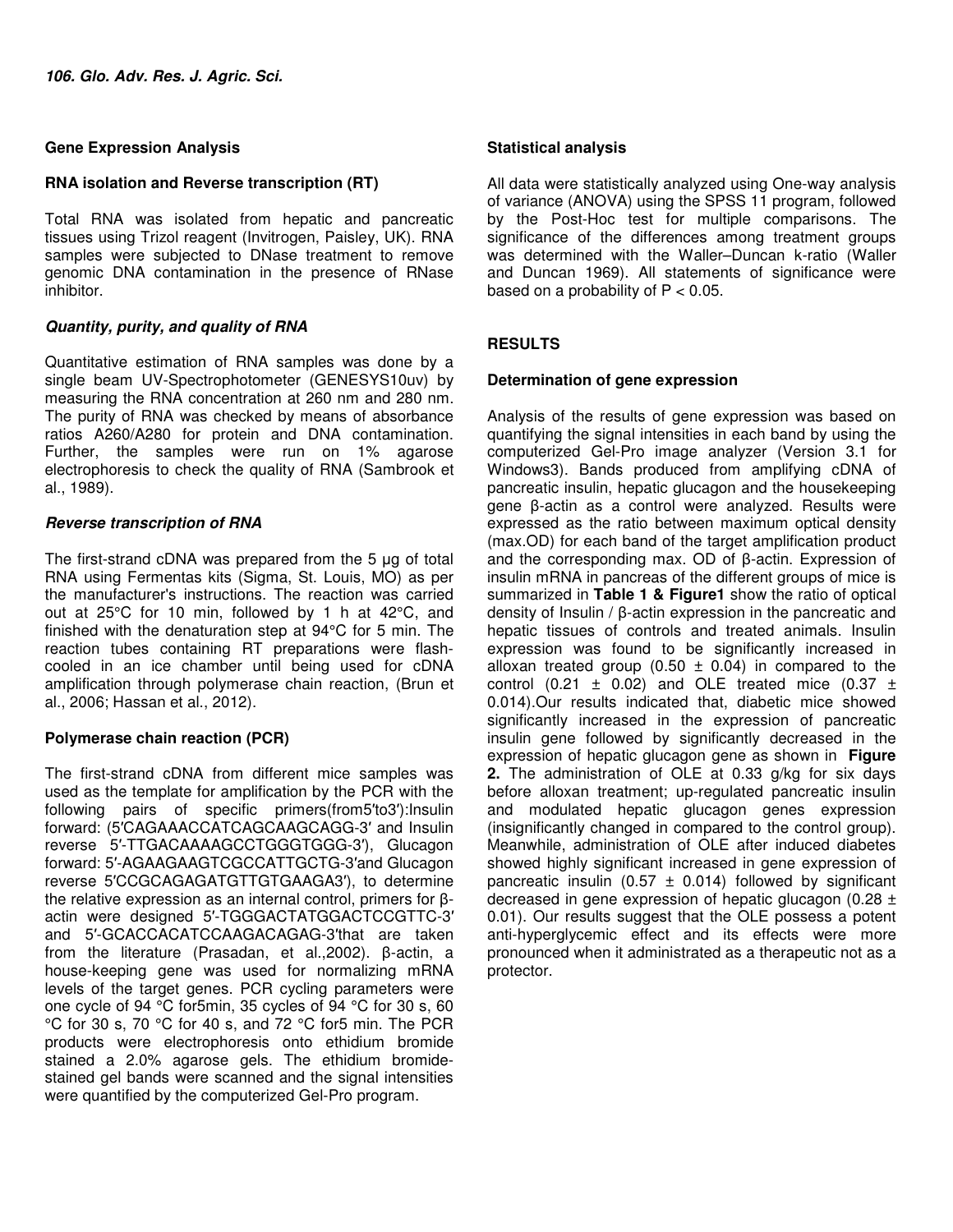| Treatment     | <b>Pancreatic Tissue</b>      |                  | <b>Hepatic Tissue</b>          |                  |
|---------------|-------------------------------|------------------|--------------------------------|------------------|
|               | <b>Insulin</b>                | β-actin          | Glucagon                       | β-actin          |
| Control       | $0.21 \pm 0.02$ <sup>d</sup>  | $0.55 \pm 0.017$ | $0.45 \pm 0.008$ <sup>a</sup>  | $0.58 \pm 0.06$  |
| Alloxan       | $0.50 \pm 0.04$               | $0.70 \pm 0.01$  | $0.25 \pm 0.015$ <sup>bc</sup> | $0.84 \pm 0.02$  |
| OLE.          | $0.37 \pm 0.014$ °            | $0.56 \pm 0.02$  | $0.21 \pm 0.015$ °             | $0.67 \pm 0.003$ |
| Alloxan + OLE | $0.57 \pm 0.014$ <sup>a</sup> | $0.55 \pm 0.017$ | $0.28 \pm 0.01$ b              | $1.04 \pm 0.017$ |
| OLE + Alloxan | $0.48 \pm 0.010^{b}$          | $0.59 \pm 0.05$  | $0.47 \pm 0.012$ <sup>a</sup>  | $1.30 \pm 0.008$ |

**Table 1**: **Effects of olive leaf extract on mRNA expression of Insulin and Glucagon in pancreatic and hepatic tissues of mice treated with Alloxan** 

 **Within each column, means superscript with different letter are significantly different (P <0.05).** 



**Figure 1: Histogram and photograph showing the effect of OLE Treatment on the relative transcript level of pancreatic insulin in Alloxan-treated mice. Results were obtained from three independent experiments and expressed as Mean ± SEM. Group 1: Control, Group 2: Alloxan, Group 3: OLE, Group 4: Alloxan + OLE and Group 5: OLE + Alloxan.** 



**Figure 2: Histogram and photograph showing the effect of OLE Treatment on the relative transcript level of hepatic glucagon in Alloxan-treated mice. Results were obtained from three independent experiments and expressed as Mean ± SEM. Group 1: Control, Group 2: Alloxan, Group 3: OLE, Group 4: Alloxan +OLE and Group 5: OLE+ Alloxan.**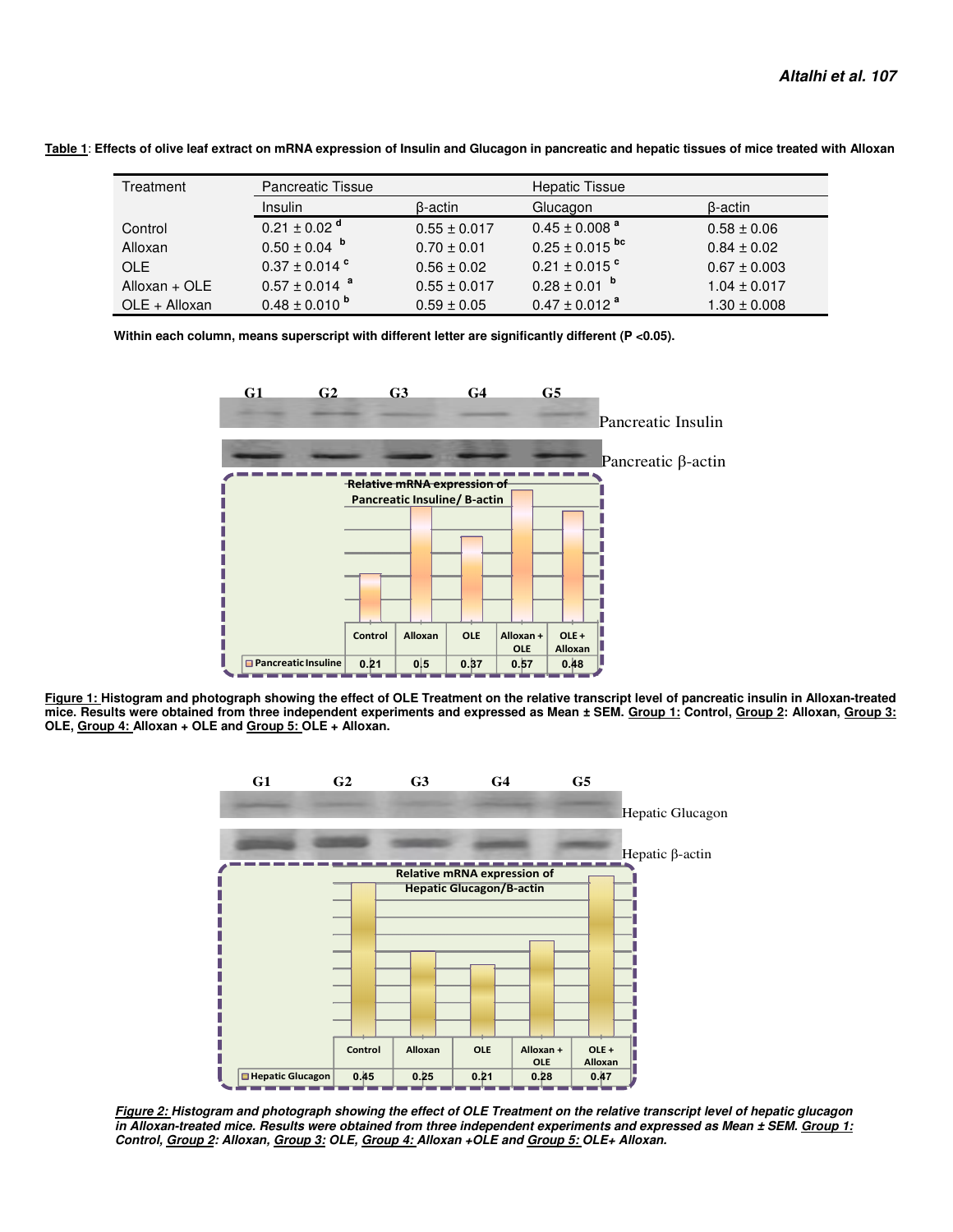## **DISCUSSION**

Increasing the glucose levels in the blood stimulate insulin gene expression in the β-cells of the pancreatic tissues. Although different transcription factors have been involved in glucose-stimulated transcription of the insulin gene, the proper molecular mechanisms directing to up-regulation of insulin gene expression are obscure. Present studies investigated the effects of the aqueous extract of wild olive leaf on up-regulating insulin signaling genes expression during hyperglycemia in mice.

Diabetes can be induced in animals by streptozotocin and alloxan which produce active oxygen species accountable for diabetes complexity (Hamden et al., 2008). The present study employed such a diabetic animal model system to examine the hypoglycemic effect of wild olive leaf extracts. The results indicated that insulin expression was found to be significantly increased in the alloxantreated group compared to the control followed by significantly decreased in glucagon expression in pancreatic and hepatic tissues. It is well known that hyperglycemia leads to the overproduction of free radicals and the non-enzymatic glycation of protein which exert deleterious effects on different organs acting in the glycemia regulation such pancreas and liver (Matough et al., 2012).

Latterly, considerably attentiveness has been focused on antioxidants in food that is prospect substance for preventing diseases caused by oxidative stress inclusive diabetes because of their low toxicity and distinguishes biological activity. In fact, previous studies reported that scavengers of oxygen radicals are effective in preventing diabetes in experimental animal models (Hamden et al., 2008). Olive is a well-known medicinal plant that has been used in traditional oriental medicine for several thousand years. However, one issue of concern regarding the use of olive as a therapeutic agent is its marginal anti-diabetic effects compared with commercially available oral hypoglycemics (Jemai et al., 2009; Zari and Al-Attar 2011).

The present results showed that OLE had significant hypoglycemic alloxan-induced diabetic mice via upregulating insulin gene expression and down-regulated glucagon gene expression in the tissues of mice, Table 1. In agreement with the present results, Jemai et al., (2009), revealed that; the administration of oleuropein- and hydroxytyrosol-rich extracts significantly decreased the serum glucose and cholesterols (Dragana et al., 2011; Jouad et al., 2001).The eventual mechanism responsible for the hypoglycemic activity of OLE may result from a potentiating of glucose-induced insulin release or increased peripheral uptake of glucose (Eriko et al., 2003).So there have been two possible mechanisms suggested to explain the hypoglycemic effect of the olive leaf extract; to improve glucose-induced insulin release, and increased peripheral uptake of glucose (Karakaya, 2009). Olive leaves' oleuropein has been shown to fast the

cellular uptake of glucose, directing to reduced plasma glucose (Sangi et al., 2015). Oleuropein is consider to be a glycoside, so it could potentially act as a transporter of glucose such as a sodium-dependent glucose transporter (SGLT1) found in the epithelial cells of the small intestine, thereby permitting its entry into the cells (Wolffram et al., 2002). Glucagon is the opposing hormone to insulin; its job is to raise blood levels of glucose and. inhibits the insulin secretion. It is believed that long-term administration of the plant extract could provide a chance for regeneration of more insulin producing-Beta cells with consequent decrease of glucagon immune-expression and normalization of the blood glucose level and this finding confirmed our results (Sharma et al., 2015). Also Bock et al., reported that OLE supplementation was associated with a reduction in glucose and insulin excursion after oral glucose challenge, suggesting an improvement in both pancreatic b-cell function and insulin sensitivity (Bock et al., 2013). The present study, indicated that OLE was more effective when it administrated after induced diabetes, as a therapeutic agent than a protector one. In these concerns, Bock et al., (2013) observed the effects of OLE supplementation and compared the results to common diabetic therapeutics (particularly metformin), and confirmed that OLE could have clinical significance for patients with type 2 diabetes, as the OLE improved insulin secretion to further aid glucose regulation, which does not occur with the use of metformin, suggesting an improvement in both pancreatic B-cells function and insulin sensitivity. Another study demonstrated a 28 % improvement in insulin sensitivity after treatment with 30 mg pioglitazone; however, it was 35 % improvement in insulin after treated with OLE (Miyazaki et al., 2002).

## **CONCLUSION**

we demonstrate that wild olive leaf extracts, at 0.33 g/ kg for six days exhibited a pronounced hypoglycemia effects via up-regulates insulin expression gene and downregulated glucagon gene expression in an experimental diabetic model. Olive leaf extract was more effective when it administrated after induced diabetes, as the therapeutic agent than a protector one. These therapeutic effects highlighted on the olive leaves extract as a source of antioxidants able to prevent the frequency of oxidative stress-related metabolic diseases such as diabetes.

## **ACKNOWLEDGMENT**

We are grateful to **Dr. Samy Mahmoud Sayed** for his help with olive leaf extract preparation.